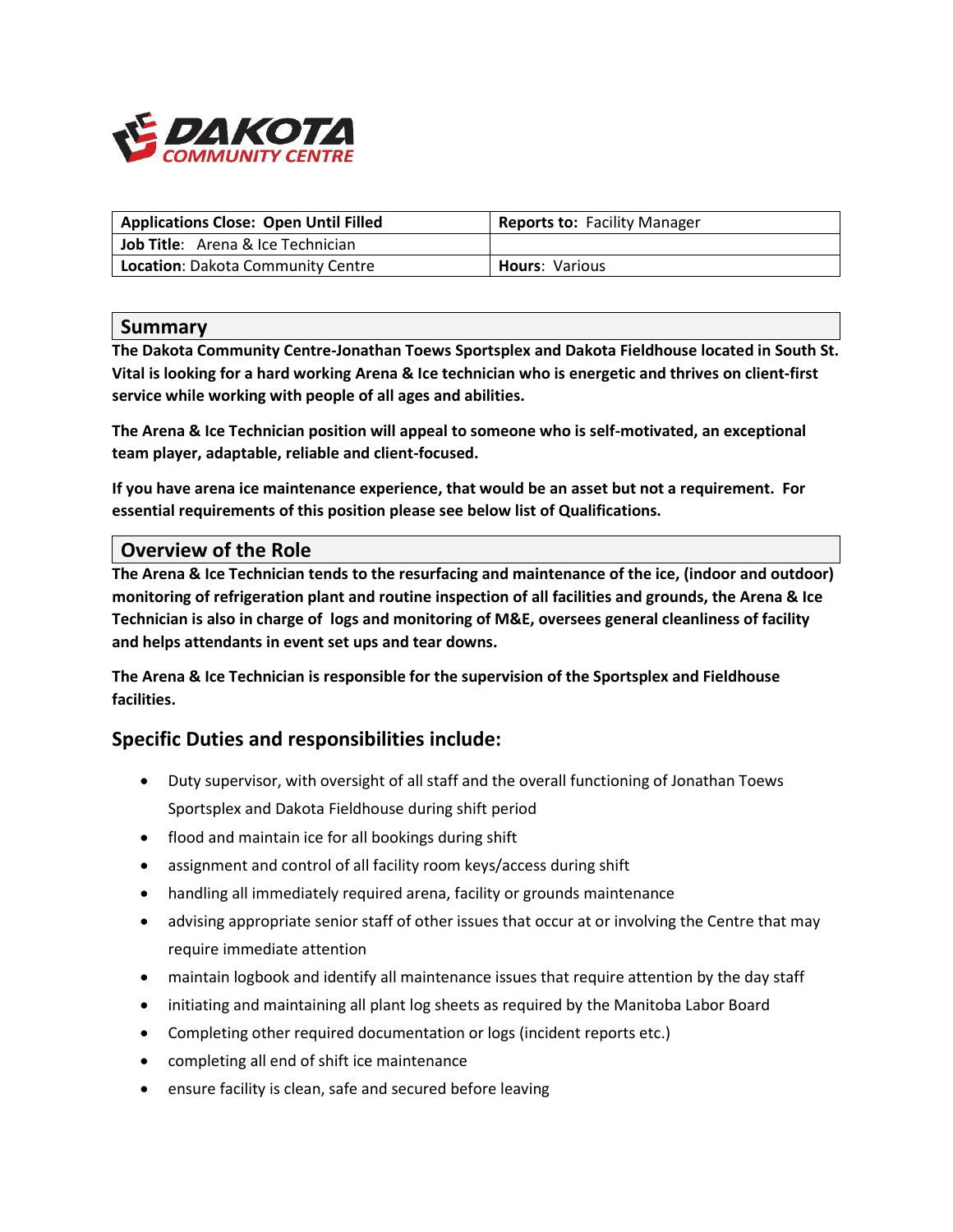- oversee and assist with setting up and tearing down facility events and programs, when required
- monitor inventory and report shortages to Facility Manager for reordering via email
- direct supervision of Arena Attendants, and other evening staff in Sportsplex and Fieldhouse during shift
- ensure all dressing rooms, hallways and showers have been swept and auto scrubbed at end of shift
- ensure Olympia resurfacer is plugged in ASAP at end of shift to insure maximum recharge prior to day shift
- report plant/facility issues to Facility Manager for proper action
- fill in incident reports as required
- monitor and routinely inspect M&E systems in both Sportsplex and Fieldhouse
- other duties as assigned

#### **Essential Skills**

- reliable and trustworthy
- flexible and has the ability to adapt to all situations
- friendly, energetic
- team player, works well with others
- leadership skills/qualities
- organized with the ability to prioritize issues
- problem solver/quick thinker
- self-motivated/ability to work independently

## **Qualifications**

- a valid Power Engineer's Certificate Refrigeration Class (W) is required or the equivalent Power Engineer Level 4 or better
- a valid driver's license Class 5 is required
- First Aid/CPR/AED and WHIMS 2017 training would be considered an asset
- Previous experience in arena ice management and/or facility management will be considered an asset

# **Benefits of Working Here**

Our objective is to provide our employees with a safe and healthy workplace. We seek diversity in our workplace and foster a place of service to the community.

Benefits and RRSP are available after six months of successful employment and costs are a combination of employer paid, employee paid and cost-shared.

#### **WE ARE A BUSY FACILITY AND OUR COMPENSATION PACKAGE REFLECT THIS.**